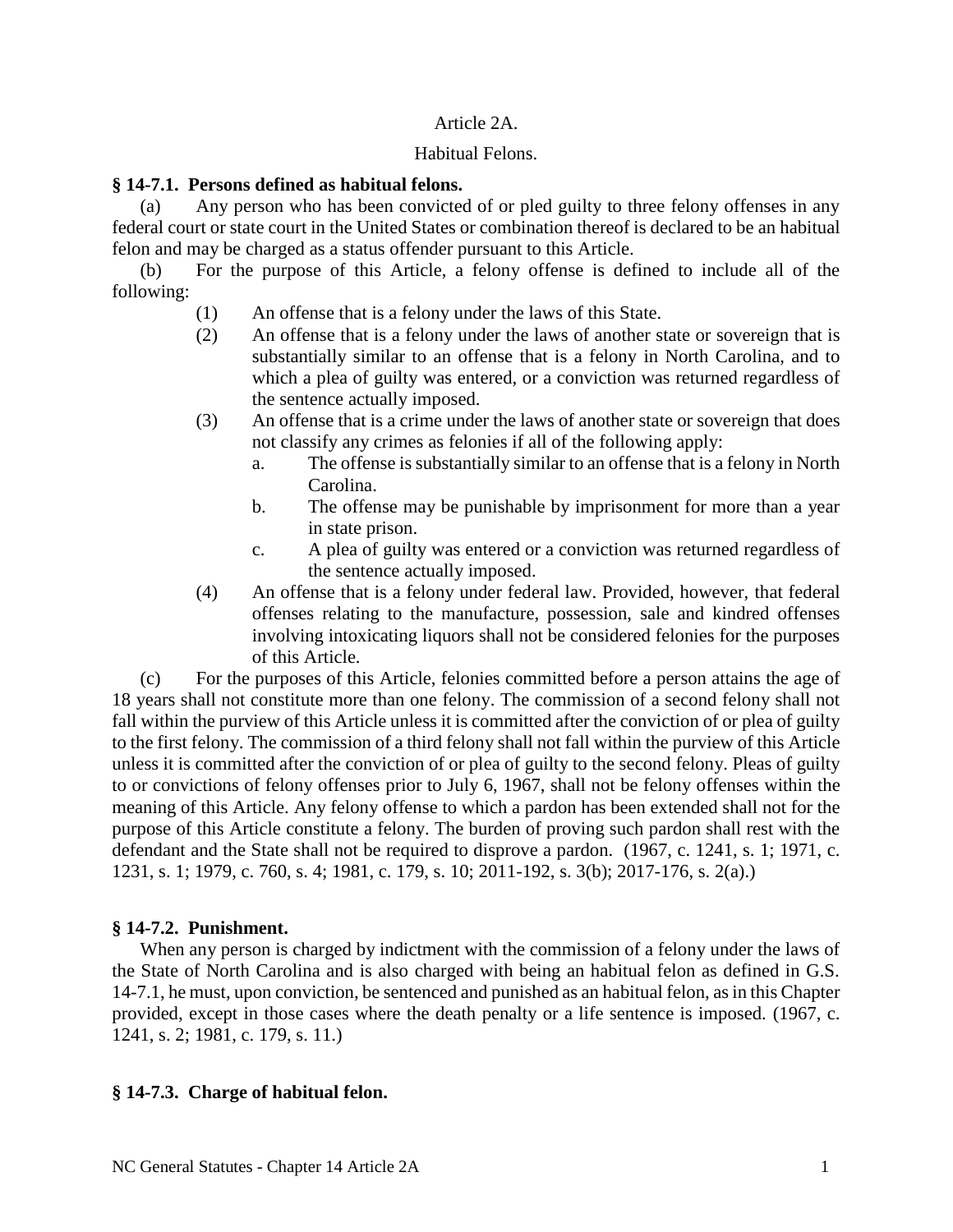The district attorney, in his or her discretion, may charge a person as an habitual felon pursuant to this Article. An indictment which charges a person who is an habitual felon within the meaning of G.S. 14-7.1 with the commission of any felony under the laws of the State of North Carolina must, in order to sustain a conviction of habitual felon, also charge that said person is an habitual felon. The indictment charging the defendant as an habitual felon shall be separate from the indictment charging him with the principal felony. An indictment which charges a person with being an habitual felon must set forth the date that prior felony offenses were committed, the name of the state or other sovereign against whom said felony offenses were committed, the dates that pleas of guilty were entered to or convictions returned in said felony offenses, and the identity of the court wherein said pleas or convictions took place. No defendant charged with being an habitual felon in a bill of indictment shall be required to go to trial on said charge within 20 days of the finding of a true bill by the grand jury; provided, the defendant may waive this 20-day period. (1967, c. 1241, s. 3; 2011-192, s. 3(c).)

#### **§ 14-7.4. Evidence of prior convictions of felony offenses.**

In all cases where a person is charged under the provisions of this Article with being an habitual felon, the record or records of prior convictions of felony offenses shall be admissible in evidence, but only for the purpose of proving that said person has been convicted of former felony offenses. A prior conviction may be proved by stipulation of the parties or by the original or a certified copy of the court record of the prior conviction. The original or certified copy of the court record, bearing the same name as that by which the defendant is charged, shall be prima facie evidence that the defendant named therein is the same as the defendant before the court, and shall be prima facie evidence of the facts set out therein. (1967, c. 1241, s. 4; 1981, c. 179, s. 12.)

#### **§ 14-7.5. Verdict and judgment.**

When an indictment charges an habitual felon with a felony as above provided and an indictment also charges that said person is an habitual felon as provided herein, the defendant shall be tried for the principal felony as provided by law. The indictment that the person is an habitual felon shall not be revealed to the jury unless the jury shall find that the defendant is guilty of the principal felony or other felony with which he is charged. If the jury finds the defendant guilty of a felony, the bill of indictment charging the defendant as an habitual felon may be presented to the same jury. Except that the same jury may be used, the proceedings shall be as if the issue of habitual felon were a principal charge. If the jury finds that the defendant is an habitual felon, the trial judge shall enter judgment according to the provisions of this Article. If the jury finds that the defendant is not an habitual felon, the trial judge shall pronounce judgment on the principal felony or felonies as provided by law. (1967, c. 1241, s. 5.)

### **§ 14-7.6. Sentencing of habitual felons.**

When an habitual felon as defined in this Article commits any felony under the laws of the State of North Carolina, the felon must, upon conviction or plea of guilty under indictment as provided in this Article (except where the felon has been sentenced as a Class A, B1, or B2 felon) be sentenced at a felony class level that is four classes higher than the principal felony for which the person was convicted; but under no circumstances shall an habitual felon be sentenced at a level higher than a Class C felony. In determining the prior record level, convictions used to establish a person's status as an habitual felon shall not be used. Sentences imposed under this